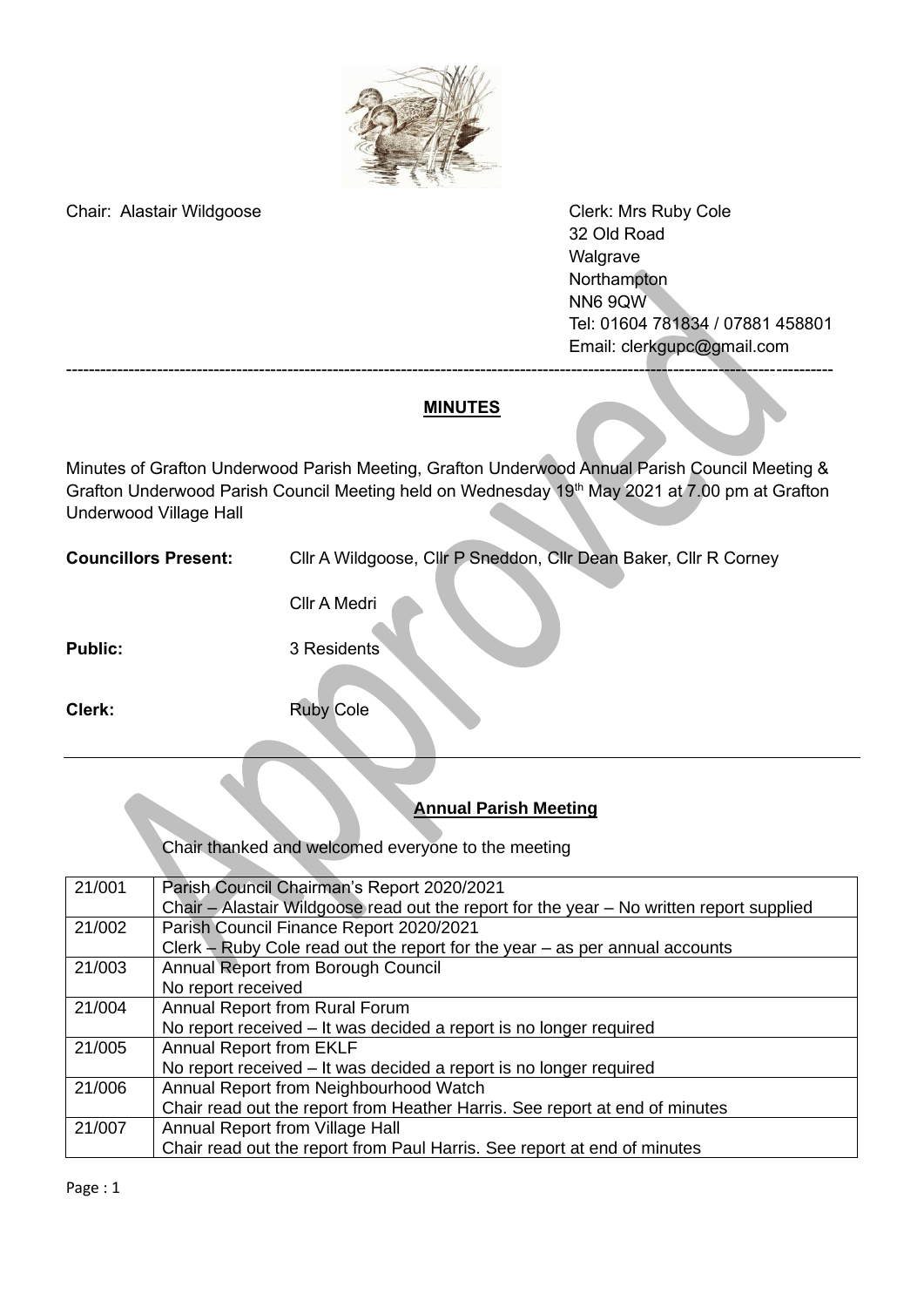| 21/008 | Annual Report from Church                                                                  |  |
|--------|--------------------------------------------------------------------------------------------|--|
|        | Chair read out the report from Paul Harris. See report at end of minutes                   |  |
| 21/009 | Report from Flood Warden                                                                   |  |
|        | Shaun Barritt is Flood Warden. Mark leads the team of volunteers. Rubbish has been         |  |
|        | collected and the Environment Agency visited site today. Issues surrounding responsibility |  |
|        | of land and areas. Cllr Wildgoose to send background information to Clerk in order to      |  |
|        | obtain clarification from relevant sectors Action 21/009a                                  |  |
| 21/010 | Reports regarding fundraising events: Plant Sale, Street Fayre, Village Charity            |  |
|        | Reports from Flower Club, Tree Warden, Street Fayre and Village Charity. Reports at end    |  |
|        | of minutes. Cllr Sneddon, Footpath Warden reported that appropriate signs were required    |  |

## **Annual Parish Council Meeting**

| 21/011 | Election of Chairman and sign 'Acceptance of Office' form, signed also by Clerk and kept<br>by the Clerk                                                                        |
|--------|---------------------------------------------------------------------------------------------------------------------------------------------------------------------------------|
|        | Cllr Sneddon proposed Cllr Wildgoose for Chair. Seconded by Cllr Baker. All councillors<br>present voted in favour                                                              |
|        | Resolved: Cllr Wildgoose accepted the position and signed both the 'Declaration of<br>Acceptance of Office' form and 'Code of Conduct' form                                     |
| 21/012 | Election of Vice Chairman and sign 'Acceptance of Office' form, signed also by Clerk and<br>kept by the Clerk                                                                   |
|        | CIIr Wildgoose proposed CIIr Sneddon for Vice Chair. Seconded by CIIr Baker. All<br>councillors present voted in favour.                                                        |
|        | <b>Resolved:</b> Cllr Sneddon accepted the position and signed both the 'Declaration of<br>Acceptance of Office' form and 'Code of Conduct' form                                |
| 21/013 | All Councillors to sign 'Acceptance of Office' form, signed also by Clerk and kept by the<br>Clerk                                                                              |
|        | Resolved: Remaining councillors signed both the 'Declaration of Acceptance of Office'<br>form and 'Code of Conduct' form                                                        |
| 21/014 | Adoption of Policies previously circulated: Financial Regulations, Code of Conduct, Risk<br>Assessment, Complaints Procedure, Data Protection Policy, Records Retention Policy, |
|        | Subject Access Request Procedure, Data Breach, Standing Orders<br>Resolved: All policies were approved and adopted. Signed by Chair and Clerk                                   |

**CONTRACTOR** 

### **Parish Council Meeting**

| 21/015 | Apologies: To receive and approve apologies for absence                                      |
|--------|----------------------------------------------------------------------------------------------|
|        | <b>Resolved: All councillors present - No apologies</b>                                      |
| 21/016 | Public address to the council: Members of the public are invited to address the council.     |
|        | The session will last for a maximum of 15 minutes with any individual contribution lasting a |
|        | maximum of 3 minutes. Members of the public should address their representation              |
|        | through the chairman of the meeting.                                                         |
|        | <b>Resolved:</b> No public address                                                           |
| 21/017 | Minutes of the last meeting: To receive and approve for signature the minutes of the         |
|        | meeting held on Wednesday 17 <sup>th</sup> February 2021 & Extraordinary meeting held on     |
|        | Monday 8th March 2021                                                                        |
|        | Resolved: The minutes were approved and signed by Chair                                      |
| 21/018 | To receive declarations of interest under the Council's Code of Conduct related to           |
|        | <b>business on the agenda:</b> Members should disclose any interests in the business to be   |
|        | discussed and are reminded that the disclosure of a Disclosable Pecuniary Interest will      |
|        | require that the member withdraws from the meeting room during the transaction of that       |
|        | item of business).                                                                           |
|        | <b>Resolved:</b> There were no declarations of interest                                      |
| 21/019 | Review Actions Outstanding: To receive reports on actions outstanding from previous          |
|        | minutes as below                                                                             |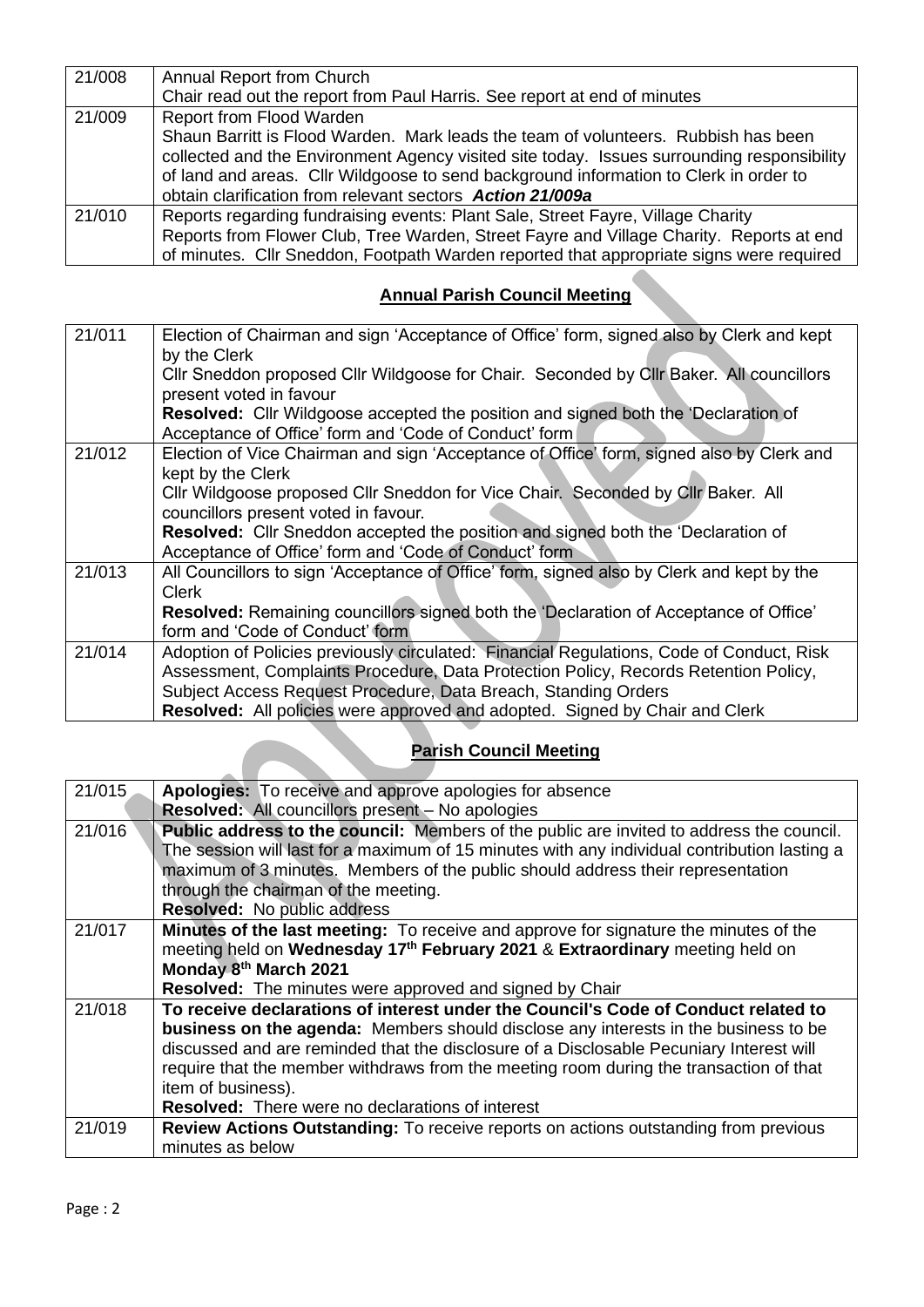| 21/02/01.1  | Clerk        | To send Rob Corney the necessary forms for acceptance of office -       |
|-------------|--------------|-------------------------------------------------------------------------|
|             |              | Completed                                                               |
| 21/02/03.1a | All          | To investigate if 2 extra smaller sluice gates are required - No longer |
|             |              | required                                                                |
| 21/02/03.1b | <b>PS</b>    | Arrange with flood wardens to arrange for skip to clear reeds - Ongoing |
| 21/02/03.1c | <b>PS</b>    | To contact Enviroment Agency to clear reeds - Completed                 |
| 21/02/03.1d | <b>RC</b>    | To look into possibility of borrowing a digger to help with clear up of |
|             |              | debri by overflow pond - Ongoing                                        |
| 21/02/04.1  | <b>PS</b>    | To make land registration enquiries - Ongoing                           |
| 20/02/05.1a | <b>PS</b>    | To forward correspondence to Clerk - Completed                          |
| 20/02/05.1b | All          | To investigate charity event - Completed                                |
| 20/02/07.1  | <b>DB</b>    | To report roadpath damage to Street Doc - Completed                     |
| 20/02/09.1a | <b>Clerk</b> | To obtain copy invoices - Completed                                     |
| 20/02/09.1b | <b>RC</b>    | To work with clerk for website update - Completed                       |

| 21/020 | Correspondence:                                                                                                                                                     |  |  |
|--------|---------------------------------------------------------------------------------------------------------------------------------------------------------------------|--|--|
|        | Email received 22/04/2021- from resident enquiring if permission is required<br>а.                                                                                  |  |  |
|        | to paint his fence which borders his garden and public right of way. To note:                                                                                       |  |  |
|        | Council responded with no concern but to contact Boughton Estates if further                                                                                        |  |  |
|        | assurance was required                                                                                                                                              |  |  |
|        | <b>Resolved:</b> No further action                                                                                                                                  |  |  |
|        | Email 04/05/21 - Greenbelt UK Greenbelt festival will not be happening at<br>b.                                                                                     |  |  |
|        | Boughton House this year                                                                                                                                            |  |  |
|        | <b>Resolved: No further action</b>                                                                                                                                  |  |  |
|        | Email 05/05/21 - Samuel Stephens submitted a planning application recently<br>C.                                                                                    |  |  |
|        | that was withdrawn on the grounds of the design befitting of the local area. He                                                                                     |  |  |
|        | is requesting a local design guide for reference in order to ensure the design                                                                                      |  |  |
|        | protects or enhances the local architecture                                                                                                                         |  |  |
|        | <b>Resolved: No further action</b>                                                                                                                                  |  |  |
|        | Post agenda - Email 10/05/21 Ncalc Training Newsletter                                                                                                              |  |  |
| 21/021 | Resolved: No training requested                                                                                                                                     |  |  |
|        | New Parishioners: To note any new parishioners and deliver welcome pack                                                                                             |  |  |
| 21/022 | Resolved: Cllr Sneddon reported it was to be finalized and distributed around village                                                                               |  |  |
|        | Defibrillator: To discuss dates for defibrillator training organised by East Midlands                                                                               |  |  |
|        | Ambulance Service/Mark Neve Community AED Training Lead<br>Resolved: Cllr Sneddon reported a possible meeting one evening in July                                   |  |  |
| 21/023 | Information Commissioner's Office (ICO): Email circulated to councillors                                                                                            |  |  |
|        |                                                                                                                                                                     |  |  |
|        | 21/04/2021 regarding the appointment and fee of £10 a year for a DPO (Data<br>Protection Officer). To also note fee for last year has not been allocated as per ICO |  |  |
|        | Resolved: Approved and payment agreed                                                                                                                               |  |  |
| 21/024 | Delegation of Authority: Due to periods in-between meetings Council to agree to                                                                                     |  |  |
|        | delegation of authority to the Clerk where appropriate                                                                                                              |  |  |
|        | Resolved: 'Delegation of Authority' form circulated to councillors via email.                                                                                       |  |  |
|        | Approved and agreed. Chair and Clerk signed the 'Delegation of Authority' form                                                                                      |  |  |
|        | provided by the Clerk                                                                                                                                               |  |  |
| 21/025 | Insurance: Quotes from BHIB for £207.09 and Zurich for £167.44 circulated to                                                                                        |  |  |
|        | councillors 29/04/2021 for renewal 01/06/2021                                                                                                                       |  |  |
|        | Resolved: Councillors agreed to continue insurance cover with Zurich Insurance                                                                                      |  |  |
| 21/026 | HMRC: Email circulated to councillors 15/04/21 regarding information required for                                                                                   |  |  |
|        | employees dating back to 2017. Clerk emailed previous clerk 19/04/21 for further                                                                                    |  |  |
|        | information. No response received at time of writing. Council to discuss way forward                                                                                |  |  |
|        | Resolved: Councillor Wildgoose to contact Chair of Warkton to discuss course of                                                                                     |  |  |
|        | action Action 21/026a                                                                                                                                               |  |  |
|        |                                                                                                                                                                     |  |  |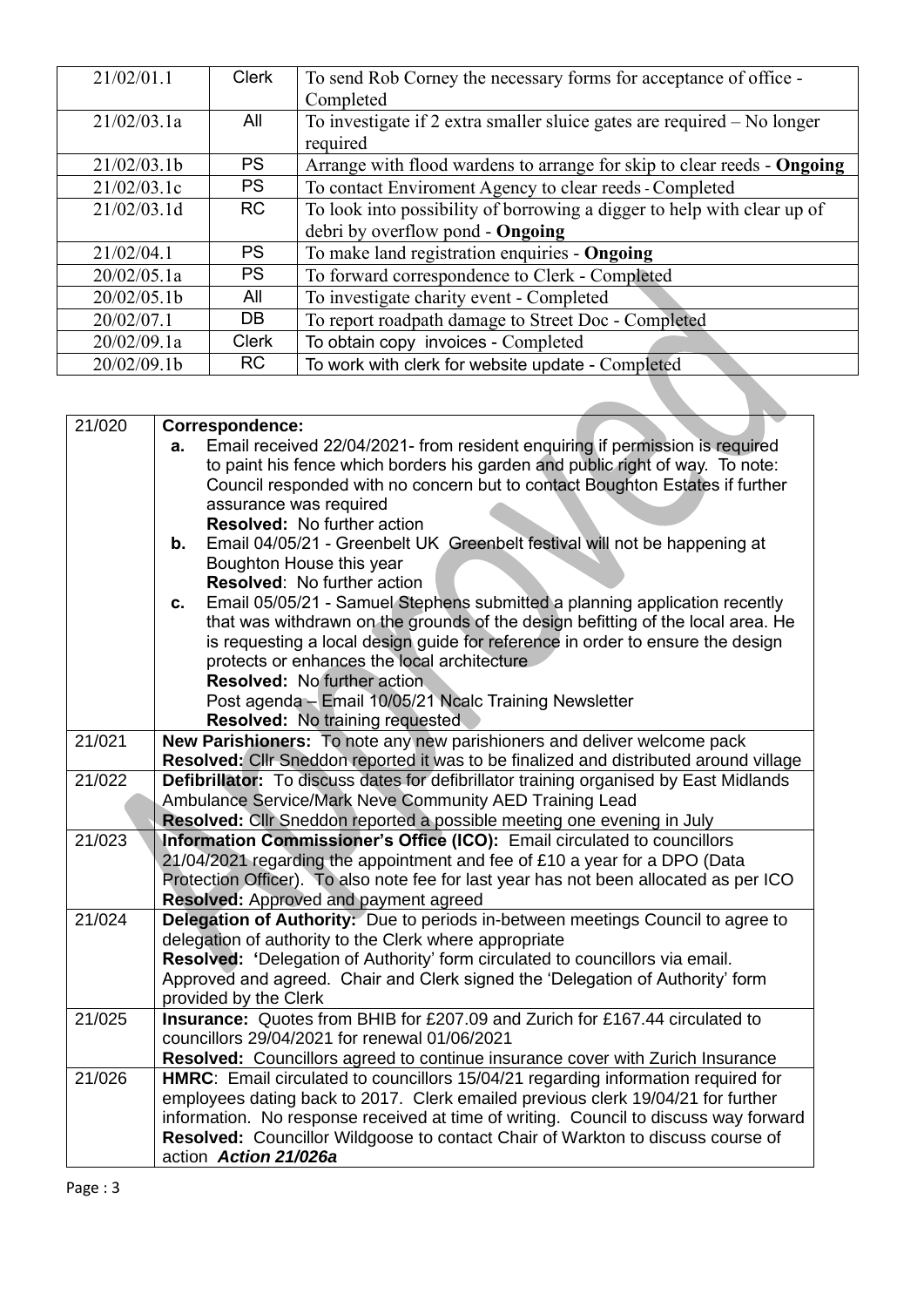| 21/027              | Website: To discuss options regarding website as current website inaccessible<br>Councillor Corney to investigate options of new website approx. £6 monthly. Clerk to         |  |  |
|---------------------|-------------------------------------------------------------------------------------------------------------------------------------------------------------------------------|--|--|
|                     | help transfer relevant documents from the old website to new website                                                                                                          |  |  |
|                     | Resolved: Council agreed monthly expenditure and to pay for clerks extra time to                                                                                              |  |  |
|                     | implement Action 21/027a                                                                                                                                                      |  |  |
| 21/028              | Covid 19: To note updates being continually provided by NCalc                                                                                                                 |  |  |
|                     | Resolved: Updates being noted by councillors                                                                                                                                  |  |  |
| 21/029              | Elections: Notification received from North Northamptonshire Council 16/04/2021<br>that Grafton Underwood Parish Council would not be having an election 6 May 2021           |  |  |
|                     | <b>Resolved: Noted</b>                                                                                                                                                        |  |  |
| 21/030              | <b>Planning:</b>                                                                                                                                                              |  |  |
|                     | a. 09/04/21<br>NK/2021/0292 Hanwood Park, Cranford Road, Kettering                                                                                                            |  |  |
|                     | Outline Application (EIA): Residential development of up to 4,040 dwellings                                                                                                   |  |  |
|                     | NK/2021/0073 Spring Cottage, 18 Geddington Road, Grafton U<br>10/03/21<br>b.                                                                                                  |  |  |
|                     | Full Planning Permission: Single storey and first floor rear extension with additional                                                                                        |  |  |
|                     | rooflight to front and window to side                                                                                                                                         |  |  |
|                     | c. $12/04/21$<br>NK/2021/0327 The Coach House, Cranford Road, Grafton U                                                                                                       |  |  |
|                     | Notification of Works to Trees in Conservation Areas - Approx 15 Trees                                                                                                        |  |  |
|                     | NK/2021/0114 Park Lodge, Brigstock Road, Grafton Underwood<br>d. 22/04/21                                                                                                     |  |  |
|                     | Notice of Approval - Conversion of existing garage to art and craft studio<br><b>Resolved:</b> No further action required to above at present                                 |  |  |
|                     | Post Agenda 19/05/21 NK/2021/0365 Newton                                                                                                                                      |  |  |
|                     | Resolved: No action required                                                                                                                                                  |  |  |
| 21/031              | Village Spring Clean: To discuss dates                                                                                                                                        |  |  |
|                     | <b>Resolved: Completed</b>                                                                                                                                                    |  |  |
|                     | <b>Finance</b>                                                                                                                                                                |  |  |
| $21/\overline{032}$ | Groundwork UK: Email sent Cllr Wildgoose 18/03/21 - To note no money can be                                                                                                   |  |  |
|                     | retained and all underspend must be returned                                                                                                                                  |  |  |
| 21/033              | Resolved: Cllr Wildgoose to supply clerk with correspondence Action 21/032a<br><b>Bank:</b> To discuss Barclays bank account issues and to consider switching                 |  |  |
|                     | Clerk advised council that she could be signatory if required. She also informed that                                                                                         |  |  |
|                     | bank statements would be required monthly and she is still not receiving the                                                                                                  |  |  |
|                     | correspondence to her address                                                                                                                                                 |  |  |
|                     | Resolved: Council agreed to add Clerk as signatory. Cllr Wildgoose to contact                                                                                                 |  |  |
|                     | bank to action as above Action 21/033a                                                                                                                                        |  |  |
| 21/034              | Fixed Asset Register: To discuss asset register as circulated to councillors and                                                                                              |  |  |
|                     | approve amendments                                                                                                                                                            |  |  |
|                     | There was discussion regarding assets belonging to Flood Warden. These were                                                                                                   |  |  |
|                     | paid for via a Pathfunder grant obtained by council but for the sole purpose of Flood<br>Defence expenditure. There is insufficient documentation to collaborate expenditure. |  |  |
|                     | The BT phone box was paid for by council as confirmed by clerk and is an asset to                                                                                             |  |  |
|                     | council.                                                                                                                                                                      |  |  |
|                     | Resolved: It was agreed to remove the Flood Defence items from the asset register,                                                                                            |  |  |
|                     | draw a line in relation to Flood Defence expenditure and to keep an accurate record                                                                                           |  |  |
|                     | of expenditure going forward. Year end asset list was signed by Chair and Clerk                                                                                               |  |  |
| 21/035              | Audit: To receive and note the annual internal audit report                                                                                                                   |  |  |
|                     | <b>Resolved:</b> The annual audit was received and auditors comments noted                                                                                                    |  |  |
| 21/036              | Agar: To approve and sign the annual governance statement                                                                                                                     |  |  |
|                     | Resolved: Approved and signed by Chair                                                                                                                                        |  |  |
| 21/037              | Year End: To approve and sign the annual accounting statements                                                                                                                |  |  |
| 21/038              | Resolved: Approved and signed by Chair<br>Certificate of Exemption: Council to certify themselves as exempt from external                                                     |  |  |
|                     | audit and sign the certificate of exemption form                                                                                                                              |  |  |
|                     | Resolved: Chair signed the certificate of exemption form                                                                                                                      |  |  |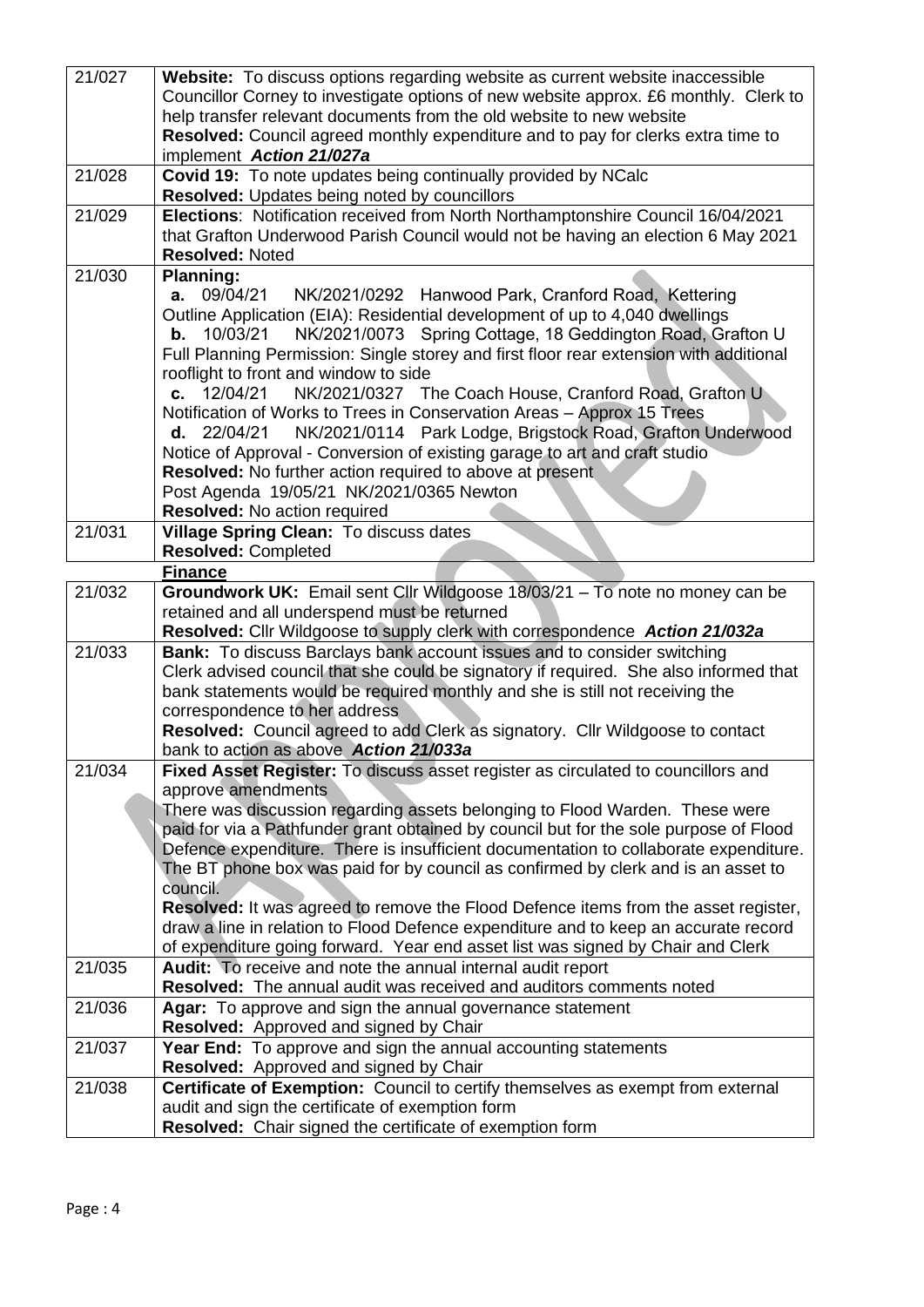| 21/039 | <b>Payments:</b> To approve payments below totalling £9200.97 plus Insurance       |  |  |
|--------|------------------------------------------------------------------------------------|--|--|
|        | Post agenda – stamps. Council agreed to pay clerk a portion of stationery expenses |  |  |
|        | Resolved: Below payments approved and cheques signed                               |  |  |

| Ref    | Payee                             | Description                            | Amount  |
|--------|-----------------------------------|----------------------------------------|---------|
| 100400 | Groundwork Uk                     | Return of unspent Grant money          | 8663.00 |
| 100401 | Information Commissioner's Office | Membership 2021/2022                   | 40.00   |
| 100402 | <b>Northants Calc</b>             | <b>Data Protection Officer</b>         | 10.00   |
| 100403 | <b>Clerk</b>                      | Salary April/May 2021                  | 180.72  |
| 100404 | <b>NJ Searle</b>                  | <b>Internal Auditor</b>                | 25.00   |
| 100405 | <b>Northants Calc</b>             | Membership 2021/2022                   | 131.05  |
| 100406 | <b>Community Heatbeat</b>         | Annual Support 01/04/2021 - 01/04/2022 | 151.20  |
| 100426 | Zurich                            | <b>Insurance 2021/2022</b>             | 167.44  |
| 100427 | <b>Clerk</b>                      | Postage Stamps                         | 10.20   |

| 21/040 | <b>Bank Balance:</b> To receive and approve balance at bank and reconciliation            |  |  |
|--------|-------------------------------------------------------------------------------------------|--|--|
|        | Bank reconciliation to May 19 <sup>th</sup> circulated to councillors                     |  |  |
|        | <b>Resolved:</b> Councillors left before this could be approve or signed                  |  |  |
| 21/041 | Next Agenda: To request items for inclusion on the agenda for the next meeting            |  |  |
|        | <b>Resolved:</b> No items requested                                                       |  |  |
| 21/042 | <b>Upcoming Meetings:</b> To note dates of next meetings                                  |  |  |
|        | Resolved: Next meeting date 25 <sup>th</sup> August 2021 7.00pm at village hall. Clerk to |  |  |
|        | book village hall Action 21/042a                                                          |  |  |

#### **Meeting Closed 21:15**

#### **Action points for tracking**

| 21/02/03.1b | <b>PS</b>    | Arrange with flood wardens to arrange for skip to clear reeds - Ongoing        |
|-------------|--------------|--------------------------------------------------------------------------------|
| 21/02/03.1d | <b>RC</b>    | To look into possibility of borrowing a digger to help with clear up of debris |
|             |              | by overflow pond - Ongoing                                                     |
| 21/02/04.1  | <b>PS</b>    | To make land registration enquiries - Ongoing                                  |
| 21/009a     | <b>AW</b>    | Responsibilities - To supply clerk with background information                 |
| 210009a     | <b>Clerk</b> | Responsibilities - To write to relevant sectors                                |
| 21/026a     | <b>AW</b>    | <b>HMRC</b> - To contact Warkon Parish Council                                 |
| 21/027a     | <b>RC</b>    | Website - To set up                                                            |
| 21/032a     | AW.          | Groundwork UK - To send clerk documentation                                    |
| 21/033a     | <b>AW</b>    | Bank – To contact bank with new arrangements                                   |
| 21/042a     | <b>Clerk</b> | To book village hall for next meeting                                          |

### **REPORTS**

**" The Grafton Underwood Flower Club is a self funded group that was set up (in 2004) to provide funds to pay for the flowers used to decorate St James's Church throughout the year. This includes the main festivals of Easter and Christmas as well as weekly offerings of fresh flowers, when appropriate.**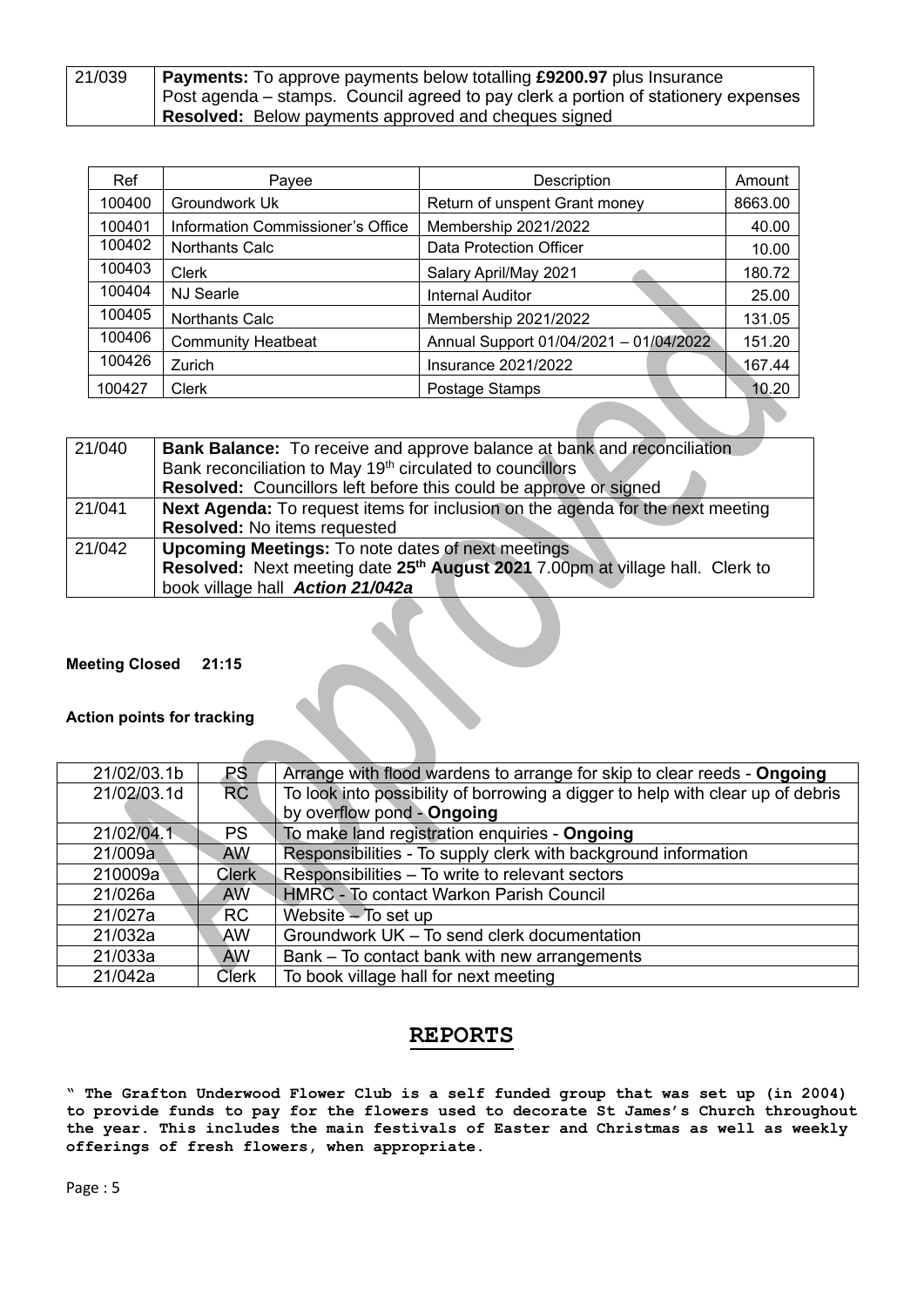**The funds have been historically raised through village events that included flower festivals, cream teas / plant fairs and 'Open' gardens. The numbers of (mainly but not exclusively) ladies who participate have dwindled over recent years and we are always looking for new recruits to join us. We run a rota throughout the year to try to make sure there are always fresh flowers in the church. If anyone would like to help out (you don't have to be a church service regular) to create a floral arrangement, or just to place a vase of garden flowers, then you will be very welcome."**

**Mel**

#### TREE WARDEN

One notes that the roadside hedges have been very poorly cut this winter and as elm forms a part of them one wonders how much Dutch elm disease will kill this summer. And on the point of tree disease one has seen one or two cases of ash die back but nothing significant and ponder how much genetic variation exists. Also keeping an eye on oaks for oak die back but seen none to date

Of the elms that one planted one is keeping and anxious eye on them after the cold dry spring.

A dead horse chestnut stump near the school house presents a hazard ( of falling and causing harm, but of low risk. Two other trees, one in grafton park farm's garden the other on the village green have had their canopies reduced, but the one in the garden is still slowly pushing the wall over and the other has roots growing under the footpath. The action on both trees is only delaying the inevitable need for felling. I have been planting trees in and around the village for the past 40 years, to remove a couple will not make much difference!

So! One now has evidence that there are remains of a Roman villa within the village boundary. But as to where, one must remain silent

RD

Enrail

Grunnment Agencer<br>Checked on steam this morning for ones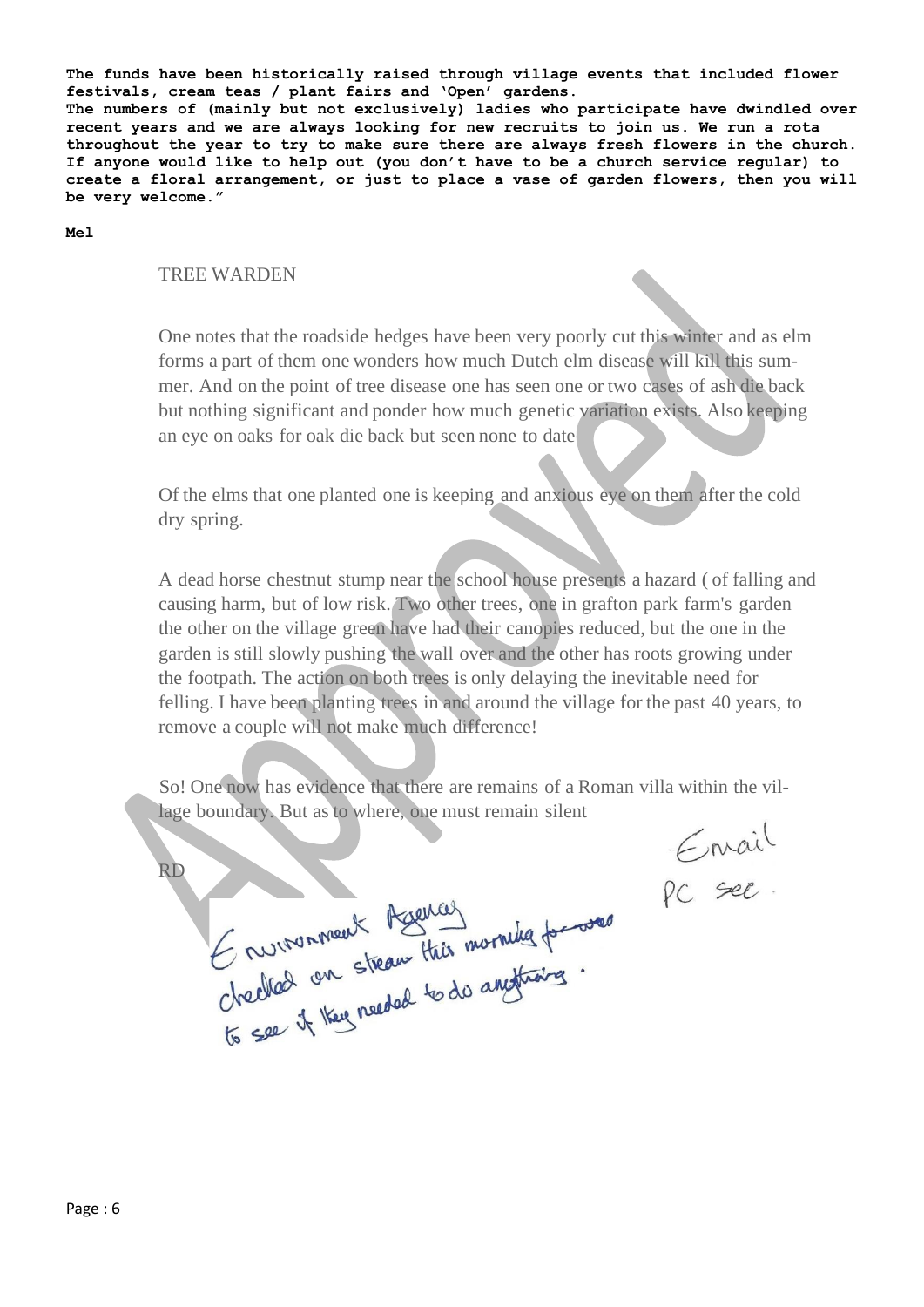The village drovity - Pourtands choirty The Instead for he charity comes trous rent tra 9 acre turd near the Geddrigten. At hus the are leaked out to Mr. Harter at the run image of 4570 py. It has been rental income of ESTO 127. agreem in there are note the recipents Rec 2020. There and 2 widers who also nuo recente con moment et 26 carr.  $4\sqrt{641} \cdot 4\sqrt{643} \cdot$ Laurg 261.23 en Nanvier aux l'étaborages BS.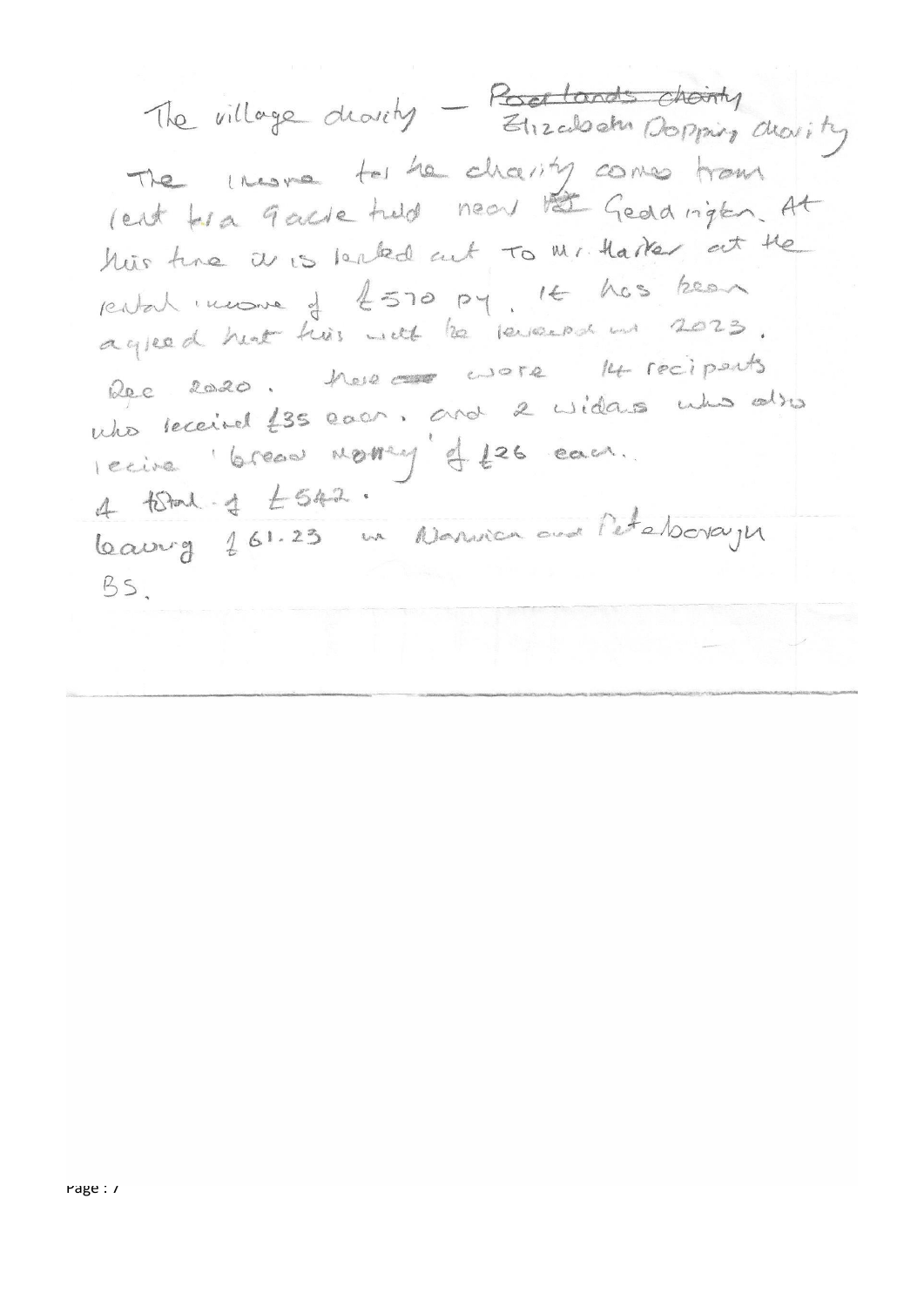# Report by Chairman of Grafton Underwood Village Hall Committee

The Hall was closed in March 2020 in the first of the Government lockdowns and has remained closed ever since. It has been felt by the committee that far too many hoops would have to be jumped through to open the hall for general hire before all Government restrictions were

lifted.

We have taken this opportunity of the hall being closed to renovate inside and outside, change the kitchen layout and install some new appliances.

We received a Kettering Borough Council grant which has enabled us to pay for these improvements and keep the hall closed during the covid pandemic and still retain a good working capital for when we re-open.

We are planning to re-open in July but we are totally driven by the

Government guidelines and the lifting of covid restrictions.

Paul Harris

Chairman

17.5.21

# Report by Neighbourhood Watch Co-ordinator for Grafton Underwood

Grafton Underwood operates a neighbourhood watch group and I am the current co-ordinator for that group.

All information about joining the group is online at [www.ourwatch.org.uk.](http://www.ourwatch.org.uk/)

I am looking to pass on the role of co-ordinator to another resident of the village and if you are interested in taking on this role please email me at heather.harris115@btinternet.com.

Heather Harris Neighbourhood Watch Co-ordinator Grafton Underwood

17.5.21

Page : 8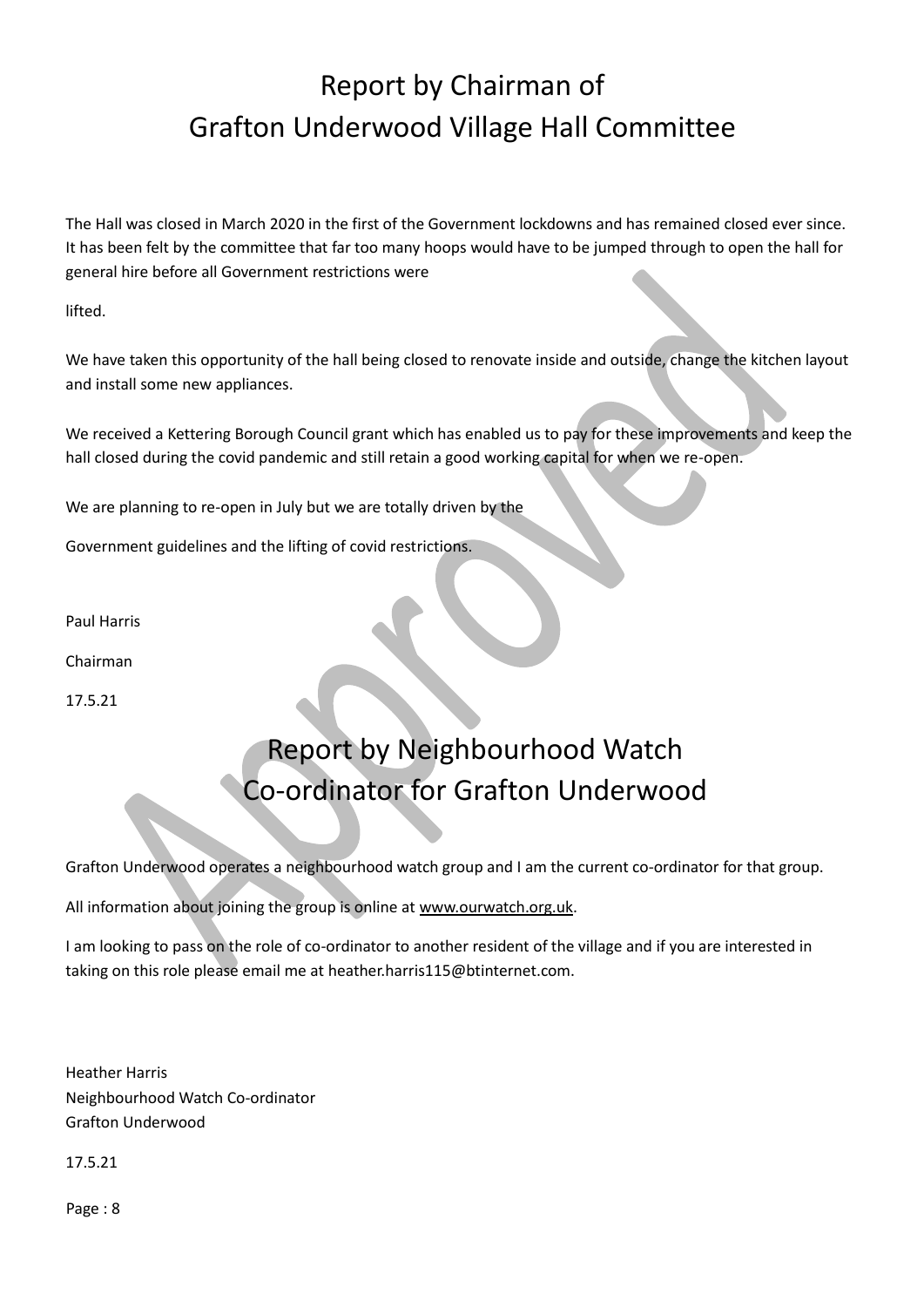## Report by Churchwarden of St James Church, Grafton Underwood

In March 2020 the Government closed all places of worship countrywide. We therefore closed the Church building completely until early July 2020 when we were allowed to re-open under very specific guidelines.

All risk assessments and Government guidelines have been met whilst being open.

We have only been able to open the Church on a Sunday for one hour for private prayer and more recently led worship and communion.

We have a very faithful congregation which has incredibly grown during this pandemic and we regularly get 15-20 people every Sunday. We have done this without a vicar, as we are currently in interregnum. We have an amazing team of dedicated parishioners and lay preachers who lead our services and put together inspirational worship every week.

The position of vicar for the Benefice is being advertised but has unsurprisingly had no applicants during the pandemic.

We look forward to welcoming everyone again to our main fundraiser of the year which is our Cream Teas at the Village Hall every Sunday during August (Government restrictions allowing).

Paul Harris Churchwarden 17.5.21